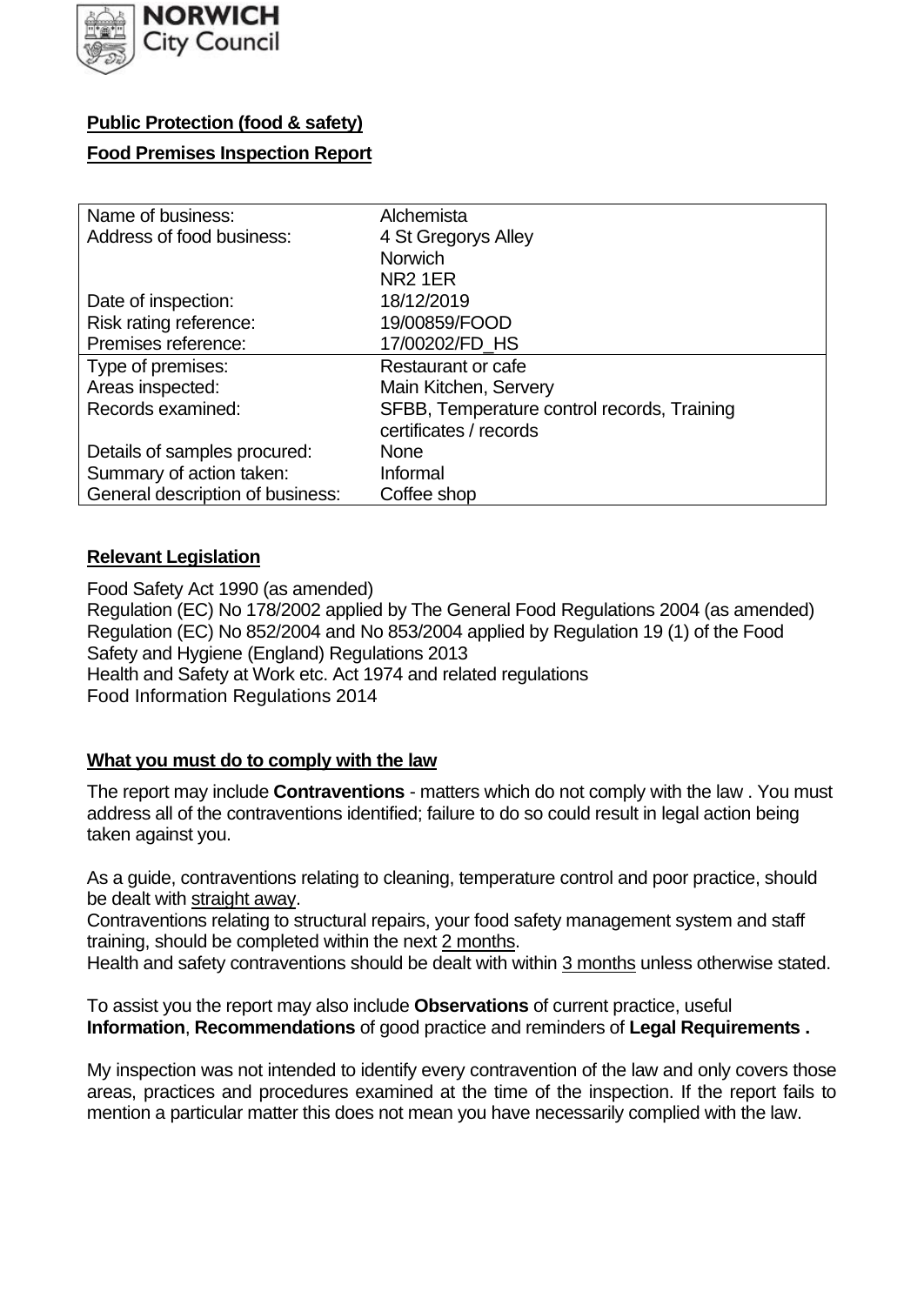# **FOOD SAFETY**

#### **How we calculate your Food Hygiene Rating:**

 The food safety section has been divided into the three areas which you are scored against for the hygiene rating: 1. food hygiene and safety procedures, 2. structural requirements and 3. confidence in management/control procedures. Each section begins with a summary of what was observed and the score you have been given. Details of how these scores combine to produce your overall food hygiene rating are shown in the table.

| <b>Compliance Area</b>                     |          |    |                | <b>You Score</b> |    |                |           |    |                |  |  |
|--------------------------------------------|----------|----|----------------|------------------|----|----------------|-----------|----|----------------|--|--|
| Food Hygiene and Safety                    |          |    |                | 0                | 5  | 10             | 15        | 20 | 25             |  |  |
| <b>Structure and Cleaning</b>              |          |    | $\Omega$       | 5                | 10 | 15             | 20        | 25 |                |  |  |
| Confidence in management & control systems |          |    | $\overline{0}$ | 5                | 10 | 15             | 20        | 30 |                |  |  |
|                                            |          |    |                |                  |    |                |           |    |                |  |  |
| <b>Your Total score</b>                    | $0 - 15$ | 20 |                | $25 - 30$        |    | $35 - 40$      | $45 - 50$ |    | > 50           |  |  |
| <b>Your Worst score</b>                    | 5        | 10 |                | 10               | 15 |                | 20        |    | $\blacksquare$ |  |  |
|                                            |          |    |                |                  |    |                |           |    |                |  |  |
| <b>Your Rating is</b>                      | 5        |    |                | 3                |    | $\overline{2}$ |           |    | $\Omega$       |  |  |

Your Food Hygiene Rating is 5 - a very good standard



## **1. Food Hygiene and Safety**

 with legal requirements. You have safe food handling practices and procedures and all the Food hygiene standards are high. You demonstrated a very good standard of compliance necessary control measures to prevent cross-contamination are in place. Some minor contraventions require your attention. **(Score 5)** 

#### Contamination risks

**Contravention** The following exposed ready-to-eat food and or its packaging to the risk of cross-contamination with foodborne bacteria from raw meat or unwashed fruits and vegetables:

• same tongs were being used on ready-to-eat and raw foods e.g bacon

 injurious to health or contaminated in such a way that it would be unreasonable to **Legal requirement** At all stages of production, processing and distribution, food must be protected from any contamination likely to render it unfit for human consumption, expect it to be consumed in that state

**Guidance** If equipment and utensils (for example chopping boards, containers and tongs) are to be used for raw and RTE foods, they should be disinfected by heat or an adequate dishwasher cycle (able to reach 82°C for 15 seconds) between uses.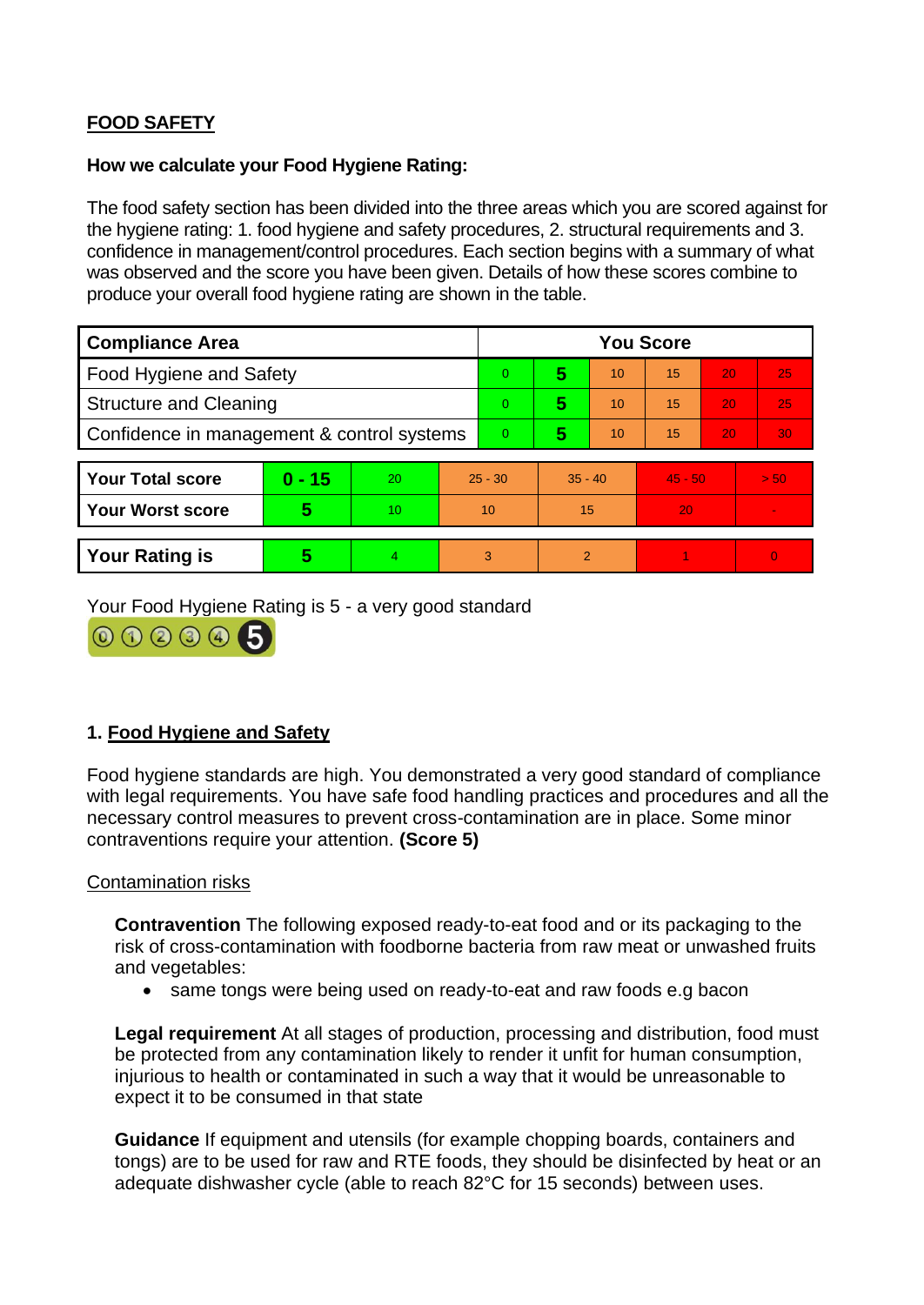**Guidance** If heat disinfection or a dishwasher is not possible, separate equipment and utensils should be used for handling raw and RTE foods. Such equipment should be easily identifiable (colour coded) and must be stored and washed separately.

**Observation** I was pleased to see that a rack had been provided for chopping boards

#### Hand-washing

**Observation** I was pleased to see handwashing was well managed.

### Personal Hygiene

**Observation** I was pleased to see that standards of personal hygiene were high.

### Temperature Control

 **Contravention** The following evidence indicated there was a risk of bacteria growing on food:

• the display chiller was not keeping foods at below 8°C. You informed me that the prepared rolls had been in the display chiller since 8.30am.

 hours you must be able to demonstrate your system for ensuring food is either sold, **Legal Requirement** If you rely on selling cold food (displayed over 8 °C) within four placed under refrigeration, or discarded, before the four hours have elapsed.

## **2. Structure and Cleaning**

 The structure facilities and standard of cleaning and maintenance are all of a good standard and only minor repairs and/or improvements are required. Pest control and waste disposal provisions are adequate. The minor contraventions require your attention. **(Score 5)** 

#### Cleaning of Structure

**Contravention** The following items were dirty and require more frequent and thorough cleaning:

• door to kitchen

#### Cleaning of Equipment and Food Contact Surfaces

**Contravention** The following items are dirty and must be cleaned:

- interior ceiling to microwave
- interior top to chest freezer
- seals to BEKO and bush freezers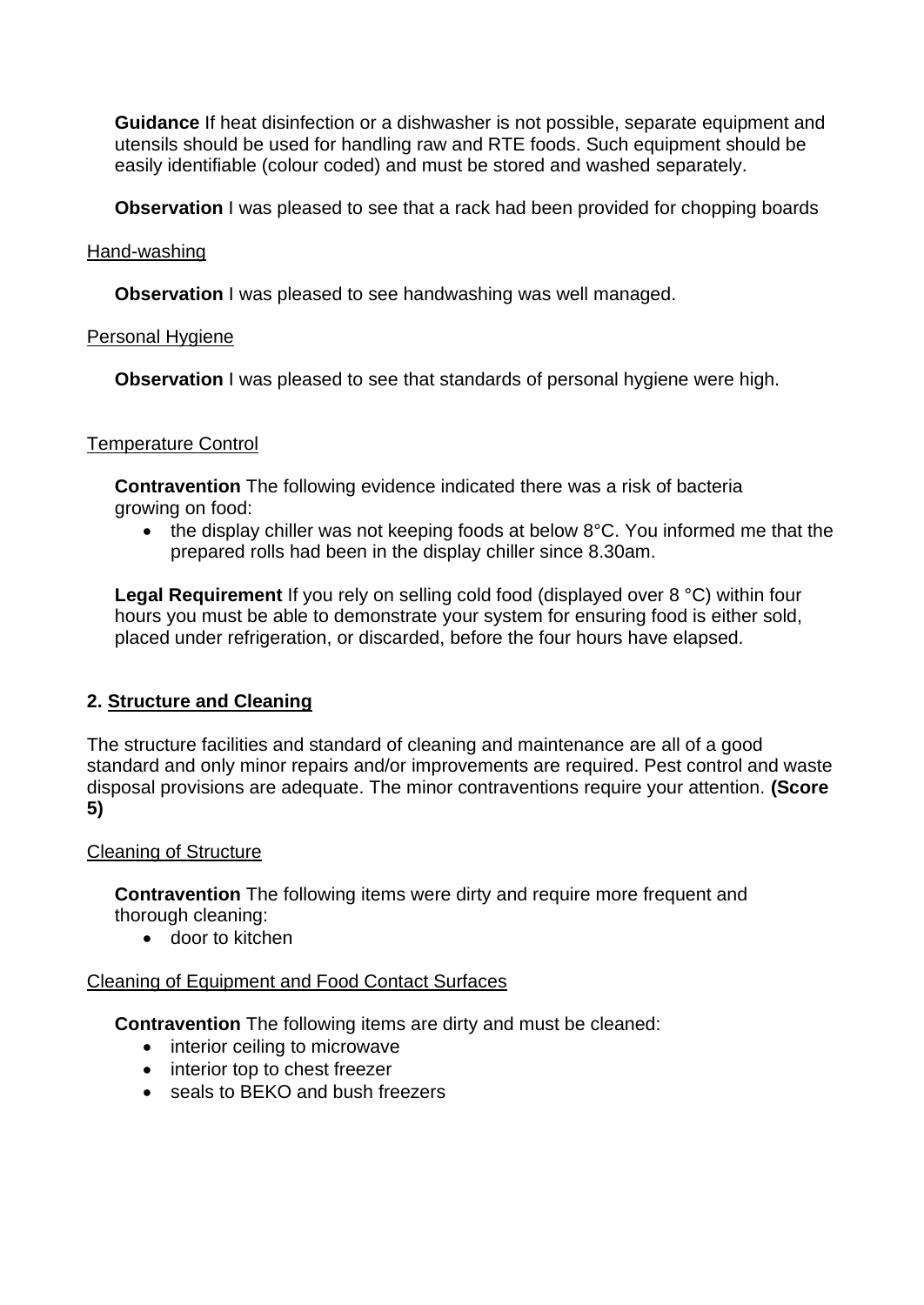#### Cleaning Chemicals / Materials / Equipment and Methods

**Observation** I was pleased to see that the premises was kept clean and that your cleaning materials, methods and equipment were able to minimise the spread of harmful bacteria between surfaces.

#### **Maintenance**

**Contravention** The following had not been suitably maintained and must be repaired or replaced:

• split seals to fridges in the servery

#### Pest Control

**Observation** I was pleased to see that the premises was proofed against the entry of pests and that pest control procedures were in place.

**Observation** I was pleased to see that a fly screen had been fitted to the window

#### **3. Confidence in Management**

 of compliance with the law. Food hazards are understood properly controlled managed and reviewed. Your records are appropriate and generally maintained. Your staff are suitably A food safety management system is in place and you demonstrate a very good standard supervised and trained. You have a good track record. There are some minor contraventions which require your attention. **(Score 5)** 

#### Food Hazard Identification and Control

**Contravention** You have not identified these food hazards or the methods of control at critical points in your operation:

• using same tongs for raw and ready-to-eat foods

#### Proving Your Arrangements are Working Well

**Contravention** You are not working to the following safe methods in your SFBB pack:

- opening checks had not been completed on day of Inspection
- it states on your daily tasks sheet to check and initial
- suppliers list needs updating

**Recommendation** I recommend that you fill in the cleaning schedule in your Safer Food Better Business pack to include all equipment in the kitchen and servery and methods of cleaning